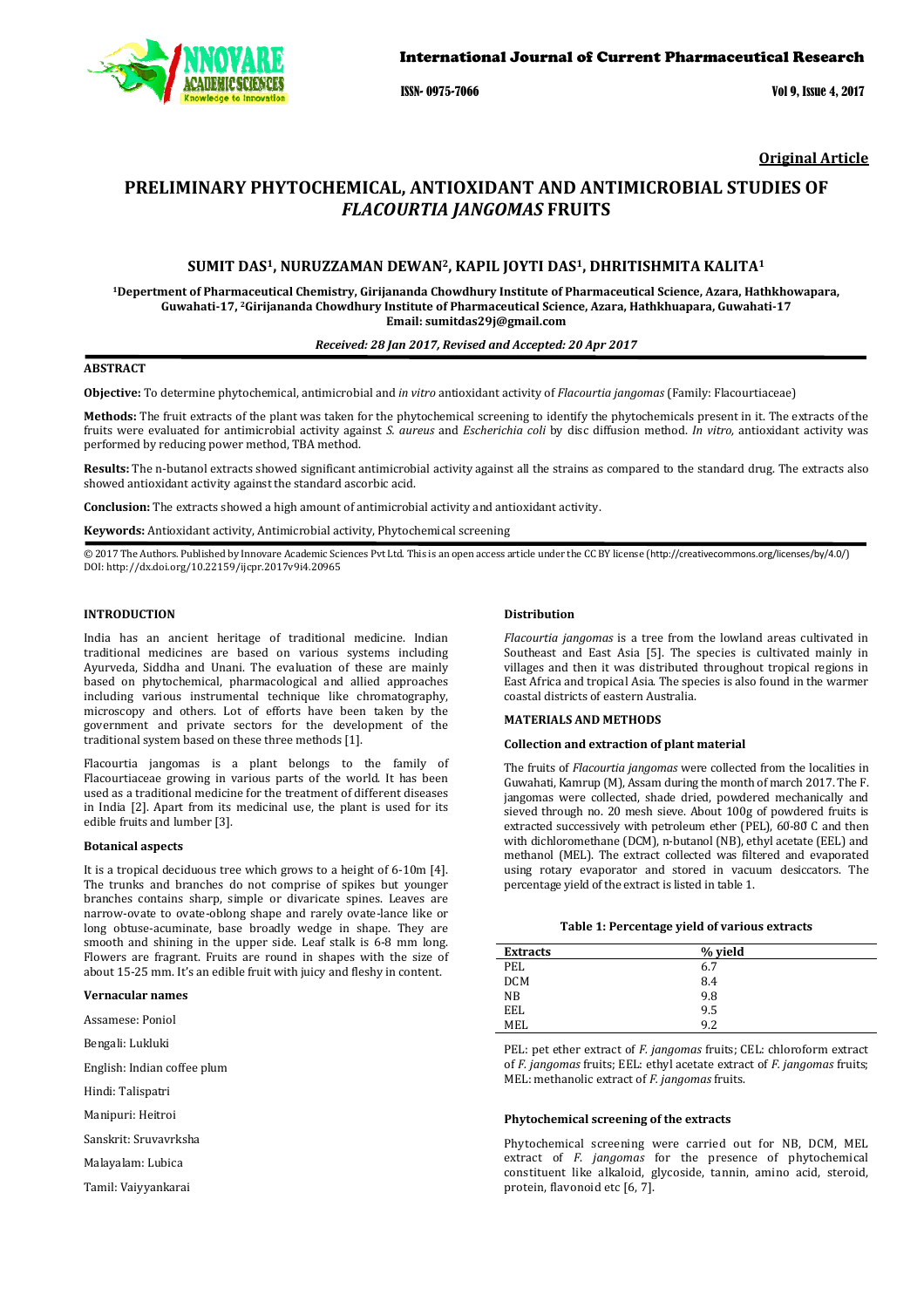### *In vitro* **antioxidant studies**

### **Reducing power**

1 ml of methanolic extract (100-400 μg/ml), standard ascorbic acid dilutions (20-100 μg/ml) and control sample (1 ml distilled water instead of sample solution) was mixed with 2.5 ml phosphate buffer solution (pH 6.6) and 2.5 ml potassium ferricyanide (1%). The final mixture was properly mixed and incubated at 50 °C for 20 min. After incubation, the reaction mixture was rapidly cooled and mixed with 2.5 ml of 10% trichloroacetic acid. It was centrifuged at 3000 rpm for 10 min. About 2.5 ml of the supernatant was taken, and 2.5 ml distilled water and 0.5 ml of ferric chloride (0.1%) were added, it was mixed well and allowed to stand for 10 min. The absorbance was measured at 700 nm [8].

# **Thiobarbituric acid method**

The test was conducted according to the method of Kikuzaki and Nakatani (1993) [9]. The same samples prepared for FTC method were used. To 2.0 ml of the sample solution, 1.0 ml of 20% aqueous trichloroacetic acid (TCA) and 2.0 ml of aqueous thiobarbituric acid (TBA) solution were added. The final sample concentration was  $0.02\%$  w/v. The mixture was placed in a boiling water bath for 10 min. After cooling, it was then centrifuged at 3000 rpm for 20 min. The absorbance of the supernatant was measured at 532 nm. Antioxidant activity was recorded based on the absorbance of the final day of the FTC assay. Both methods (FTC and TBA) described antioxidant activity by percent inhibition:

# % Inhibition = (Absorbance of control–Absorbance of sample)/Absorbance of control x 100

# **Antimicrobial activity**

# **Nutrient agar media**

Bacteriological media is a wide range of types. Nutrient Agar is a complex medium as it contains ingredients with unknown amounts or types of nutrients. Nutrient Agar contains Beef Extract (0.3%), Peptone (0.5%), Agar (1.5%) and sodium chlorite (0.5%) in water. Beef Extract is a commercially prepared dehydrated form of autolyzed beef and is supplied in the form of a paste. Peptone is the casein (milk protein) that has been digested with the enzyme pepsin. Peptone is dehydrated and supplied as a powder. Peptone and Beef Extract contain a mixture Amino and peptides of acids Beef Extract also contains water soluble digest products of all other macromolecules (nucleic acids, Fats, polysaccharides) as we as vitamins and trace minerals. Although we know and can define Beef Extract in these terms, each batch cannot be chemically defined. There are many media ingredients which are complex: yeast extract, tryptone, and others. The advantage of complex media is that they support the growth of wide range of microbes. Agar is purified from red algae in which it is an accessory polysaccharide (polygalacturonic acid) of their cell walls. Agar is added to microbial media only as a solidification agent. Agar for the most purpose is not nutrient value. Agar is an excellent solidification agent because it dissolves at near boiling but solidifies at 45 °C. Thus, one can prepare molten (liquid) agar at  $45^{\circ}$ C, mix cells with it, and then allow it to solidify thereby trapping living cells. Below 45 °C is a solid and remains so as the temperature is raised melting only when >95 °C is obtained.

#### **Procedure**

• Beef Extract, peptone were accurately weighted out and in 1000 ml of distilled water beef extract, peptone are added.

PH was checked by using pH meter (pH 7.4), and finally, Agar was added to the flask.

- Boil the media to dissolve and allow it to cool a few minutes.
- The media is placed an autoclave for sterilization, while the agar is still warm, but not hot for 20 min.
- Then the media is being taken from the autoclave and pour it is into the Petri dish with labeled as test and standard.
- The antimicrobial activities of the test agents were determined by measuring the diameter of the zone of inhibition.

**Materials:** Petri dish, Beef extract, Peptone, Agar, Ethanol, Distilled water.

**Microorganism:** Staphylococcus aureus and Escherichia coli.

**Standard drug:** Chloramphenicol.

#### **Disc diffusion method**

Antibacterial activity was done on nutrient agar media. 1 ml of bacteria suspension was uniformly spread on the sterile nutrient agar media Petri dish. 1.5 mg of each sample was dissolved in 10 ml of the respective fractionation solvents. Sterile filter paper disc (Whatman no.1, diameter 6 mm) was soaked with the extract solution and the solvent allowed to dry. The disc was placed on the nutrient agar media Petri dish inoculated with bacteria suspension and kept at 4 °C for 48 h to allow the extracts to diffuse into the media. The Petri dish was then placed in an incubator for 24 h at 37  $°C$ . At the end of the incubation period, the inhibition diameter was measured using calipers and expressed in millimeters. Chloramphenicol was used as standards. Positive antibacterial was established by the presence of measurable zones of inhibition.

### **Minimum inhibitory concentration (MIC)**

The MIC was performed on hexane, ethyl acetate and methanol fractions, which on screening, had been found to be moderately active against most of the microbes tested. A sample weighing1 mg of each fraction was dissolved in 10 ml of the fractionating solvent to form a solution having a concentration of 100 µg/ml. Other concentrations were obtained by taking 0.1, 0.2, 0.3, 0.4, 0.5, 0.6, 0.7, and 0.8 ml of the solution containing 100 µg/ml and adding 1 ml of the solvent separately to obtain new solutions with concentrations  $10\mu g/ml$ , 20µg/ml, 30µg/ml, 40µg/ml, 50µg/ml, 60µg/ml, 70µg/ml and 80µg/ml respectively. The concentration necessary to cause minimum inhibition was then determined.

The medicinal properties of plant extracts normally depend upon the presence of active compounds possessing specific functional groups that are soluble only in solvents of a particular polarity. The active compounds in the extract of the fruits of Flacourtia jangomas were shown moderately active against E. coli, the gram-positive bacteria and S. aureus, the gram-negative bacteria as compared to the standard.

The outcome found for the antimicrobial of Flacourtia jangomas are discussed in detail in this chapter. It was shown that the significant activities for antimicrobial properties.

### **RESULTS AND DISCUSSION**

### **Preliminary phytochemical screening**

Methanolic, n-butanol and DCM extract *Flacourtia jangomas* fruits showed the presence of phenolics, steroids, and flavonoids also glycosides (except DCM) shown in table 1. Medicinal plants are a great source of active constituents for the development of new therapeutic compounds.

| Table 2: Results of preliminary phytochemical screening |
|---------------------------------------------------------|
|---------------------------------------------------------|

| Name of the test | <b>Methanolic extract</b> | N-butanol extract | <b>DCM</b> extract |
|------------------|---------------------------|-------------------|--------------------|
| Glycoside        |                           |                   |                    |
| Alkaloid         |                           |                   |                    |
| Flavonoid        |                           |                   |                    |
| Protein          |                           |                   |                    |
| Amino acid       | -                         |                   |                    |
| Tannin           |                           |                   |                    |
| Steroid          |                           |                   |                    |
| Phenolics        |                           |                   |                    |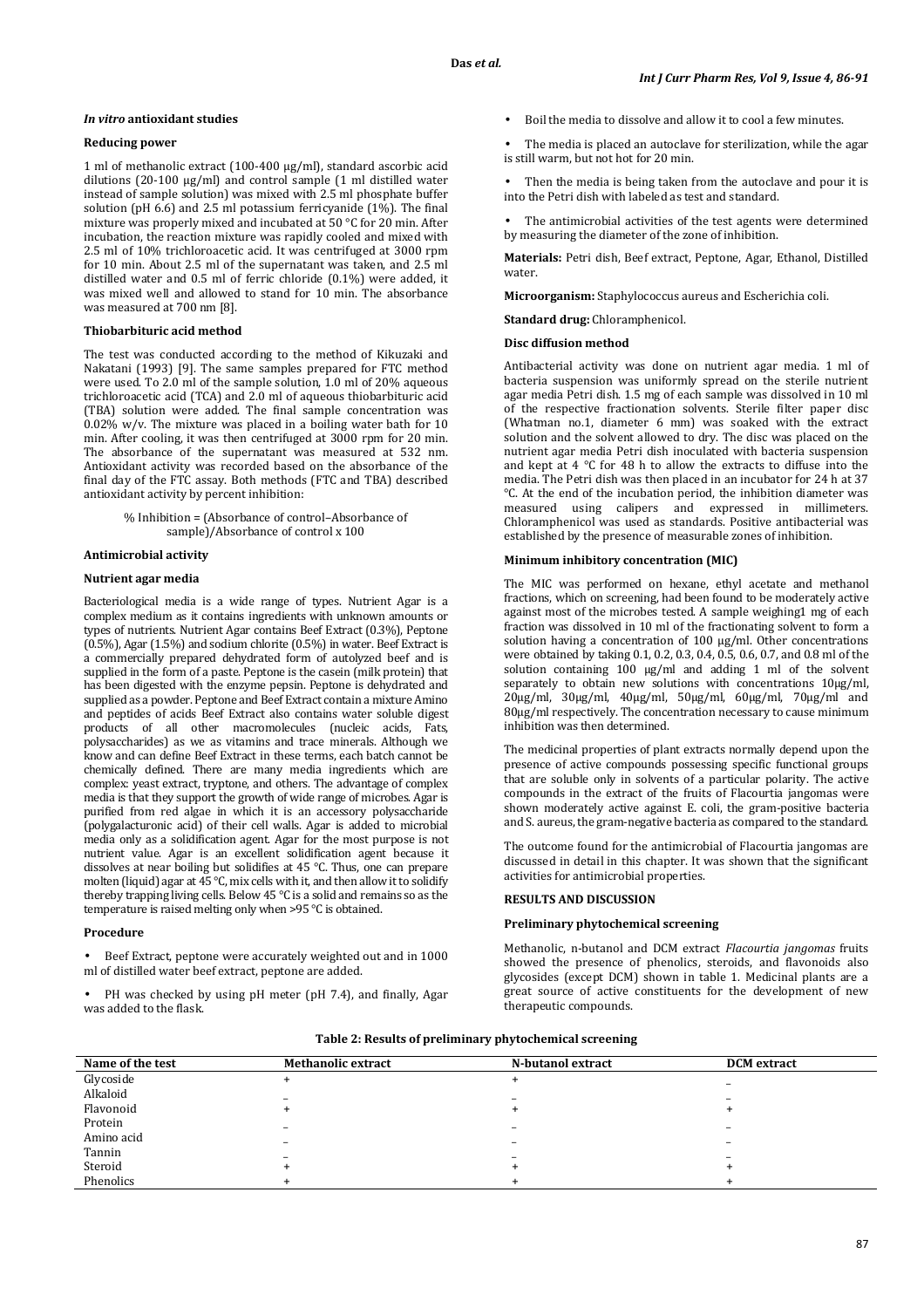## *In vitro* **antioxidant activity**

|        |                           |           |                   | Table 5: Requellig Dower assay |                   |                   |                   |
|--------|---------------------------|-----------|-------------------|--------------------------------|-------------------|-------------------|-------------------|
| S. No. | Sample                    | Activity  | $20 \mu$ g/ml     | $40 \mu$ g/ml                  | $60 \mu g/ml$     | $80 \mu g/ml$     | $100 \mu g/ml$    |
|        | Standard: (Ascorbic acid) |           | 1.636±0.022       | $2.389 \pm 0.020$              | $3.127 \pm 0.030$ | $3.459 \pm 0.017$ | $4.124 \pm 0.040$ |
|        | Test (DCM extract)        | RP        | $1.435 \pm 0.020$ | $2.010\pm0.018$                | $3.022 \pm 0.022$ | $3.154 \pm 0.012$ | $4.088 \pm 0.039$ |
|        | Test (NB extract)         | RP        | $1.468 \pm 0.019$ | $2.330\pm0.020$                | $3.124 \pm 0.025$ | $3.359 \pm 0.010$ | $4.115 \pm 0.030$ |
|        | Test (EA extract)         | <b>RP</b> | $1.226 \pm 0.011$ | $1.505 \pm 0.014$              | $3.026 \pm 0.012$ | $3.227 \pm 0.006$ | $4.005 \pm 0.022$ |
|        | Test (Methanol extract)   | <b>RP</b> | 1.433±0.020       | $2.220 \pm 0.022$              | $3.044 \pm 0.026$ | $3.339 \pm 0.015$ | $4.006 \pm 0.042$ |

**Table 3: Reducing power assay** 

IC50 value in reducing power assay 254.5 μg/ml for extract and43.7 μg/ml for standard (table 5). Substances, which have reduction potential, react with potassium ferricyanide (Fe3+) to form potassium ferrocyanide (Fe2+), which then reacts with ferric chloride to form a ferric ferrous complex that has an absorption maximum at 700 nm. These assays are known as a robust and useful method for measuring a wide concentration range of antioxidant activities and capacities [10].



**Fig. 1: Reducing power activity of different extract of F. jangomas** 

# **Thiobarbituric assay**

The test was conducted according to the method of Kikuzaki and Nakatani (1993) [9]. The same samples prepared for FTC method were used. To 2.0 ml of the sample solution, 1.0 ml of 20% aqueous trichloroacetic acid (TCA) and 2.0 ml of aqueous thiobarbituric acid

(TBA) solution were added. The final sample concentration was 0.02% w/v. The mixture was placed in a boiling water bath for 10 min. After cooling, it was then centrifuged at 3000 rpm for 20 min. The absorbance of the supernatant was measured at 532 nm. Antioxidant activity was recorded based on the absorbance of the final day of the FTC assay.



**Fig. 2: TBA activity of different extract of** *F. jangomas*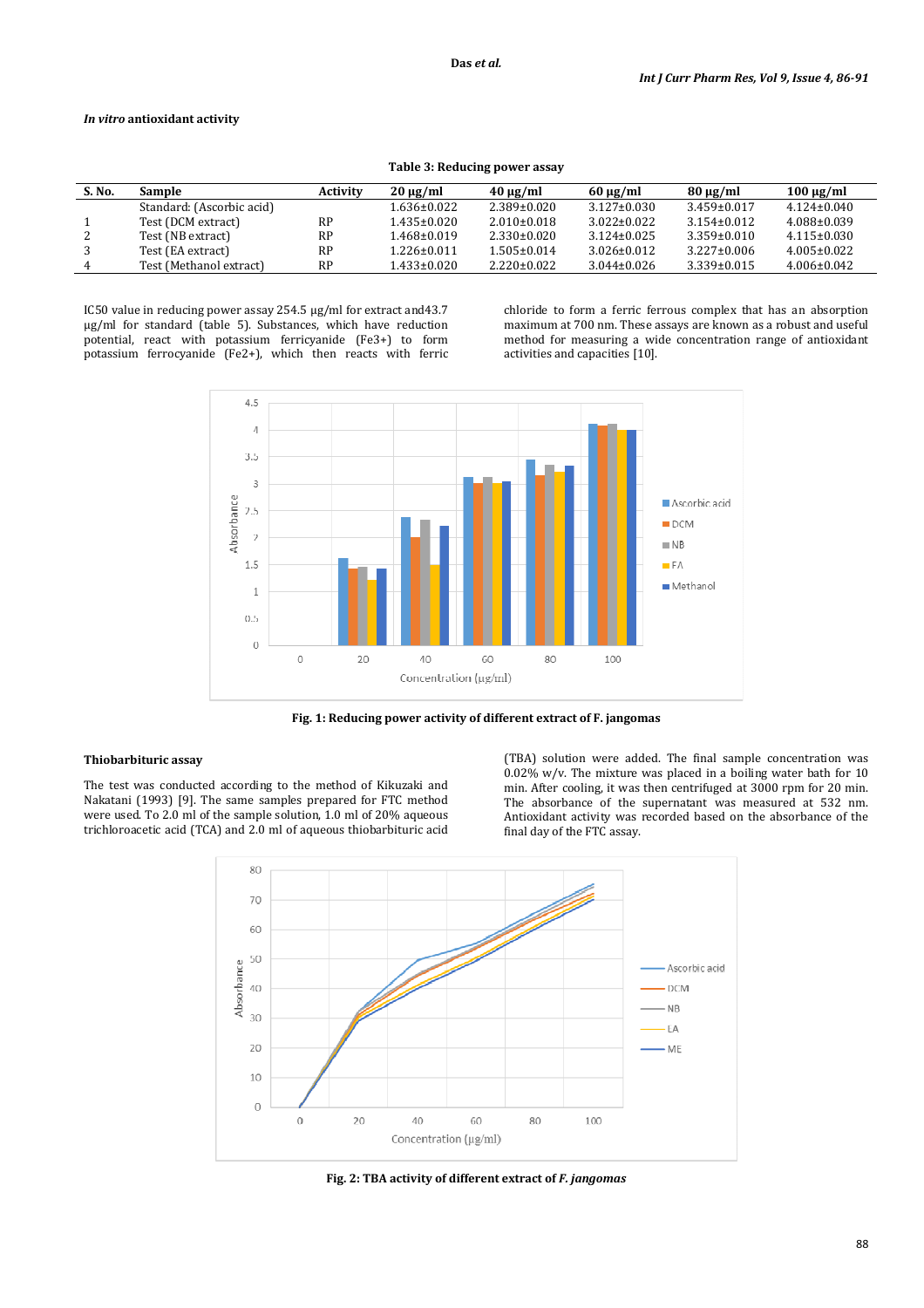```
Table 4:
```

| S. No. | Sample                    | <b>Activity</b> | $20 \mu g/ml$     | $40 \mu g/ml$     | $60 \mu g/ml$     | $80 \mu g/ml$    | $100 \mu g/ml$    |
|--------|---------------------------|-----------------|-------------------|-------------------|-------------------|------------------|-------------------|
|        | Standard: (Ascorbic acid) |                 | $32.35 \pm 0.001$ | $49.67 \pm 0.002$ | $55.22 \pm 0.001$ | $65.60 \pm 0.05$ | 75.47±0.01        |
|        | Test (DCM extract)        | TBA             | $31.23 \pm 0.011$ | $44.34 \pm 0.002$ | $53.45 \pm 0.101$ | $63.45 \pm 0.04$ | 72.34±0.011       |
|        | Test (NB extract)         | TBA             | $32.44 \pm 0.101$ | $45. \pm 0.001$   | $54.12 \pm 0.005$ | $64.34 \pm 0.05$ | 74.33±0.02        |
|        | Test (EA extract)         | TBA             | $30.46 \pm 0.002$ | $41.20 \pm 0.004$ | $50.32 \pm 0.001$ | $61.23 \pm 0.07$ | $71.23 \pm 0.031$ |
| 4      | Test (Methanol extract)   | TBA             | $29.23 \pm 0.012$ | $40.08 \pm 0.121$ | $49.34 \pm 0.022$ | $60.11 \pm 0.05$ | $70.12 \pm 0.22$  |

# **Antimicrobial activity**

The Methanolic extract, ethyl acetate extract and N-butanol extract of *Flacourtia jangomas* were tested for antibacterial activities against a number of both gram positive and gram negative bacteria. Standard Chloramphenicol discs (10 µg/disc) were used for the comparison purpose. The antimicrobial activities of the methanolic extract, ethyl acetate extract and N-butanol extract from *Flacourtia jangomas* were tested in the present study. The results were given gradually in table 4, table 5 and table 6.

| Table 5: MIC of the methanolic extract |  |  |  |  |  |  |  |
|----------------------------------------|--|--|--|--|--|--|--|
|----------------------------------------|--|--|--|--|--|--|--|

| <b>Test sample</b> | Concentration | Diameter zone of inhibition (mm) |                              |
|--------------------|---------------|----------------------------------|------------------------------|
|                    | $(\mu g/ml)$  | Gram-ve bacteria (E. Coli)       | Gram+ve bacteria (S. aureus) |
| Methanolic Extract | 10            | 1.1                              | 2.2                          |
|                    | 20            | 1.5                              | 3.1                          |
|                    | 30            | 2.3                              | 5.5                          |
|                    | 40            | 4.2                              | 7.1                          |
|                    | 50            | 6.1                              | 7.9                          |
|                    | 60            | 6.9                              | 9.3                          |
|                    | 70            | 7.5                              | 9.7                          |
|                    | 80            | 8.7                              | 10                           |
| Standard           | 10            | 15.1                             | 15.1                         |





| Test sample          | Concentration $(\mu g/ml)$ | Diameter zone of inhibition (mm) |                              |
|----------------------|----------------------------|----------------------------------|------------------------------|
|                      |                            | Gram-ve bacteria (E. Coli)       | Gram+ve bacteria (S. aureus) |
| <b>Ethyl Acetate</b> | 10                         | 0.6                              | 2.0                          |
|                      | 20                         | 1.0                              | 2.6                          |
|                      | 30                         | 1.9                              | 3.9                          |
|                      | 40                         | 2.1                              | 6.0                          |
|                      | 50                         | 4.9                              | 6.7                          |
|                      | 60                         | 5.4                              | 8.8                          |
|                      | 70                         | 6.3                              | 9.0                          |
|                      | 80                         | 7.9                              | 9.7                          |
| Standard             | 10                         | 16.1                             | 16.1                         |

## **Table 6: MIC of the ethyl acetate extract**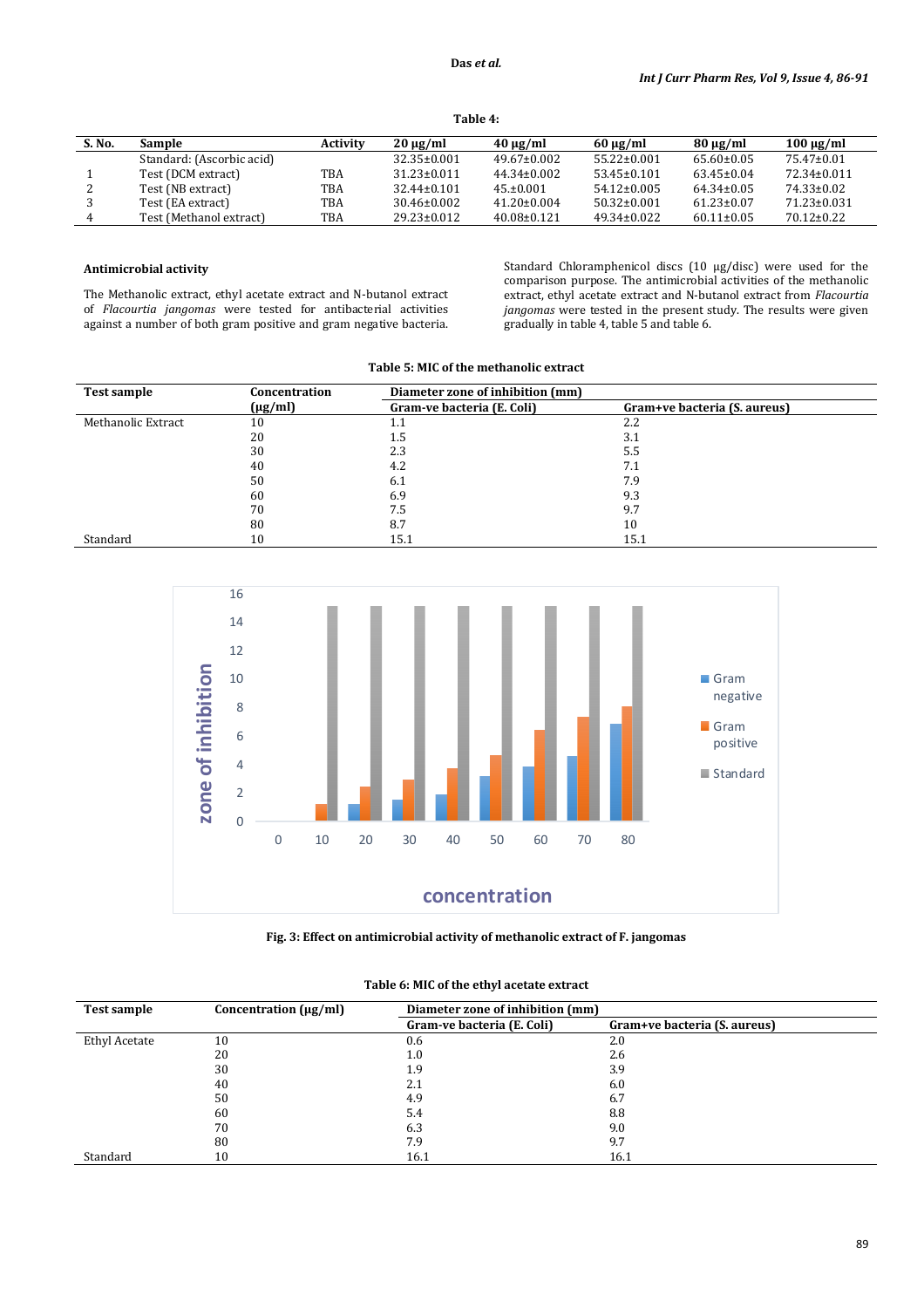

| <b>Test sample</b> | Concentration $(\mu g/ml)$ | Diameter zone of inhibition (mm) |                              |  |
|--------------------|----------------------------|----------------------------------|------------------------------|--|
|                    |                            | Gram-ve bacteria (E. Coli)       | Gram+ve bacteria (S. aureus) |  |
| N. butanol extract | 10                         | None                             | 1.2                          |  |
|                    | 20                         | $1.2\,$                          | 2.4                          |  |
|                    | 30                         | 1.5                              | 2.9                          |  |
|                    | 40                         | 1.8                              | 3.7                          |  |
|                    | 50                         | 3.1                              | 4.6                          |  |
|                    | 60                         | 3.8                              | 6.4                          |  |
|                    | 70                         | 4.5                              | 7.3                          |  |
|                    | 80                         | 6.8                              | 8.1                          |  |
| Standard           | 10                         | 14                               | 14                           |  |



**Fig. 5: Effect on antimicrobial activity of N-butanol extract of F. jangomas** 

# **DISCUSSION**

Various chemical constituents such as glycosides, flavonoids, phenolics and steroids were found. Phenolics, steroids and flavonoids were present in all the extracts whereas proteins, alkaloids and amino acids are absent. Free radicals are harmful as they can participate in superfluous side reactions due to their chain reaction properties which resulting in cell damage, blemishing of food, degradation of various materials like rubber, gasoline etc. Antioxidants are that molecules which can halt these chain reactions by removing free radical intermediates. Phenolic compounds are responsible for antioxidant properties due to their ability to donate electron resulting in the conversion of highly reactive free radicals to nonreactive stable molecules.

Phenolic compounds may be of three types-non-flavonoids like hydroxybenzoic acid, flavonoids like flavones, flavonols, flavanones etc and type three is tannins. The n-butanol extract of Flacourtia